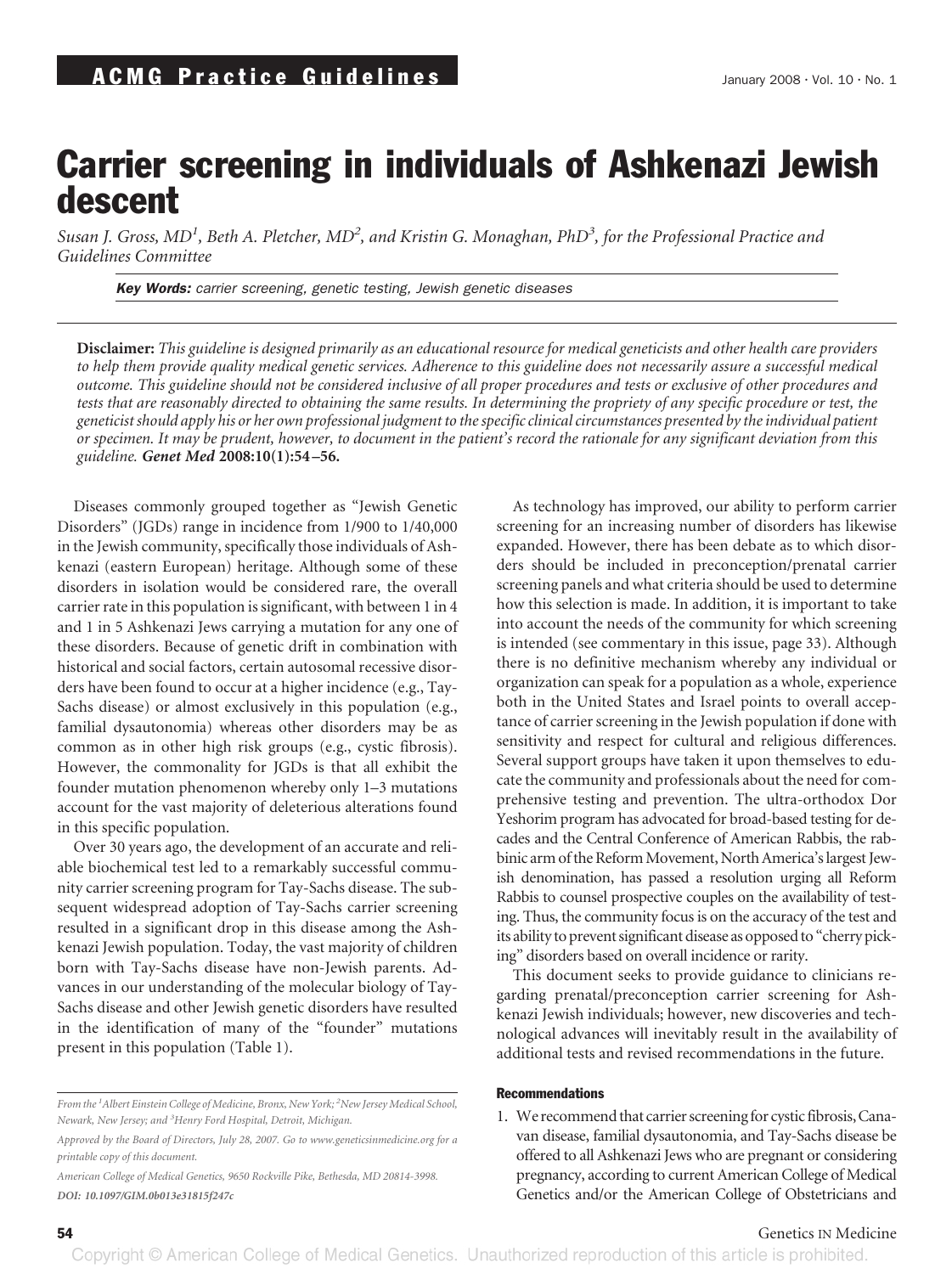## Table 1

Jewish genetic disorders for which testing should be offered (see Technical Standards and Guidelines for Reproductive Screening in the Ashkenazi Jewish Population, Page 57)

| Disease name           | Carrier frequency | Common mutations        | Allele frequency among<br>affected Ashkenazi<br>Jewish patients (%) | Expected Ashkenazi Jewish<br>mutation-specific carrier<br>frequency $(\%)^a$ |  |
|------------------------|-------------------|-------------------------|---------------------------------------------------------------------|------------------------------------------------------------------------------|--|
| Familial dysautonomia  | 1 in 31           | $2507+6T\rightarrow C$  | 98.7                                                                | 3.18                                                                         |  |
|                        |                   | <b>R696P</b>            | 0.7                                                                 | 0.02                                                                         |  |
|                        |                   | Detection rate:         |                                                                     | >99                                                                          |  |
| Tay-Sachs disease      | 1 in 31           | 1278insTATC             | 81.6                                                                | 2.63                                                                         |  |
|                        |                   | $1421+1G\rightarrow C$  | 11.5                                                                | 0.37                                                                         |  |
|                        |                   | G269S (mild)            | 5.8                                                                 | 0.19                                                                         |  |
|                        |                   | Other                   | 1.1                                                                 |                                                                              |  |
|                        | Detection rate:   |                         | $>92 - 99^b$                                                        |                                                                              |  |
| Canavan disease        | $1$ in $41$       | E285A                   | 83.3                                                                | 2.03                                                                         |  |
|                        |                   | Y231X                   | 14.1                                                                | 0.34                                                                         |  |
|                        | Detection rate:   |                         | 97.4                                                                |                                                                              |  |
| Fanconi anemia group C | 1 in 89           | $IVS4+4A \rightarrow T$ | >99                                                                 | 1.12                                                                         |  |
|                        | Detection rate:   |                         | >99                                                                 |                                                                              |  |
| Niemann-Pick type A    | 1 in 90           | R496L                   | 43                                                                  | 0.47                                                                         |  |
|                        |                   | L302P                   | 29                                                                  | 0.32                                                                         |  |
|                        |                   | fsP330                  | 25                                                                  | 0.28                                                                         |  |
|                        | Detection rate:   |                         | 97                                                                  |                                                                              |  |
| Bloom syndrome         | 1 in 107          | 2281del6ins7            | >99                                                                 | 0.93                                                                         |  |
|                        |                   | Detection rate:         | >99                                                                 |                                                                              |  |
| Mucolipidosis IV       | 1 in 127          | $IVS3-2A\rightarrow G$  | 77                                                                  | 0.61                                                                         |  |
|                        |                   | Del6.4kb                | 18                                                                  | 0.14                                                                         |  |
|                        | Detection rate:   |                         | 95                                                                  |                                                                              |  |
| Gaucher disease Type I | $1$ in $18$       | N370S                   | 86                                                                  | 4.8                                                                          |  |
|                        |                   | 84GG                    | 5.6                                                                 | 0.31                                                                         |  |
|                        |                   | L444P                   | 2.1                                                                 | 0.12                                                                         |  |
|                        |                   | $IVS2+1G \rightarrow A$ | 0.9                                                                 | 0.05                                                                         |  |
|                        |                   | Detection rate:         |                                                                     | $89 - 94.6$                                                                  |  |

<sup>*a*</sup>Carrier frequency (Column 2)  $\times$  Allele frequency among affected Ashkenazi Jewish patients (Column 4). *b*<sub>08%</sub> is reflective of a bomogenous Ashkenazi background where all four grandparents are likely of Ashken

 $^{b}$ 98% is reflective of a homogenous Ashkenazi background where all four grandparents are likely of Ashkenazi Jewish heritage. 92% may be more reflective of more diverse populations.

*c* 89% is based on the allele frequencies in Ashkenazi Gaucher disease Type 1 patients. 94.6% is adjusted to account for the presence of N370S homozygous asymptomatic individuals who would not be identified by screening affected patients.

Gynecologists (ACOG) guidelines. In addition, we recommend that carrier screening be offered for Fanconi anemia (Group C), Niemann-Pick (Type A), Bloom syndrome, mucolipidosis IV, and Gaucher disease. Carrier screening for these disorders should include testing for the specific mutations listed in Table 1, which will result in a carrier detection rate  $\geq$ 95% for most disorders. As a result, even in disorders that are relatively less common, expected mutation-specific carrier frequencies are relatively high.

- 2. Additional disorders will be considered for addition to this panel based on the following:
	- a. The natural history of the disorder should be well understood and carry a potential for significant morbidity and/or mortality in the homozygous or compound heterozygous state.
	- b. Based on available scientific literature there should be either  $> 90\%$  detection rate or an allele frequency of  $\geq$ 1% in the Ashkenazi Jewish population.

# January 2008  $\cdot$  Vol. 10  $\cdot$  No. 1 55

Copyright © American College of Medical Genetics. Unauthorized reproduction of this article is prohibited.